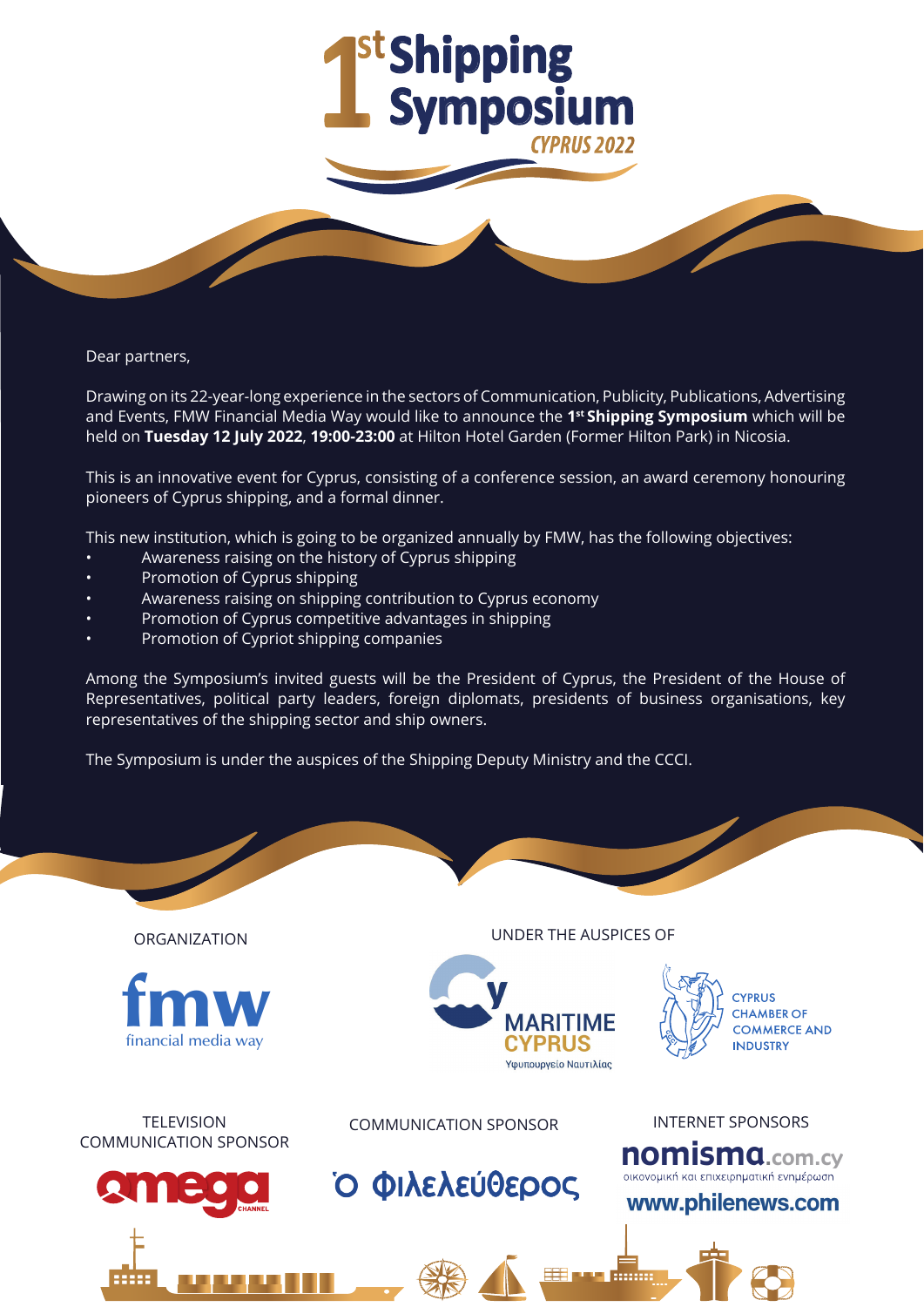# SYMPOSIUM PROGRAM

### **CEREMONIAL PART**

| 18:30 – 19:00 Guests arrival |                                                                                         |
|------------------------------|-----------------------------------------------------------------------------------------|
| 19:00                        | Symposium opening                                                                       |
|                              | 19:00 – 19:15 Welcome speech by organisers                                              |
|                              | 19:15 – 19:30 Address by the President of CCCI                                          |
|                              | 19:30 – 19:45 Address by the President of the Republic of Cyprus Mr. Nicos Anastasiades |
|                              |                                                                                         |

#### **SYMPOSIUM**

| 19:45 – 20:00   | Speech by the Shipping Deputy Minister of Mr. Vassilios Demetriades        |
|-----------------|----------------------------------------------------------------------------|
|                 | 20:00 – 20:15 Speech by a representative of the Cyprus Union of Shipowners |
|                 | 20:15 – 20:30 Speech by a representative of the Cyprus Shipping Chamber    |
|                 | 20:30 – 20:45 Speech by Oceanis Sponsor                                    |
| $20:45 - 21:00$ | Speech by Mediterranean Sponsor                                            |

#### **AWARD CEREMONY**

20:45 – 21:00 Award ceremony

#### **DINNER**

21:00 – 23:00 Formal Dinner

#### **PARTICIPATION**

Participation to this memorable event of Cyprus Shipping is open for individuals, companies or organisations.

- Individual participation fee: €150 + vat
- Organisation participation fee (8 people on the same table): €1000 + vat (for member companies of the Maritime Chamber there is a 15% discount for each table)

Please note that formal dress code applies.

#### **SPONSORSHIPS**

#### **SPONSORS**

The following sponsorship packages apply for interested organisations:

- Oceanis Sponsor €10.000 + vat
- Mediterranean Sponsor €8.000 + vat
- Trireme Sponsor €6.000 + vat
- Posidonian Dinner Sponsor €10.000 + vat

## **SUPPORTERS**

The following supporting packages apply for interested organisations:

**• Supporters €4.000 + vat** 

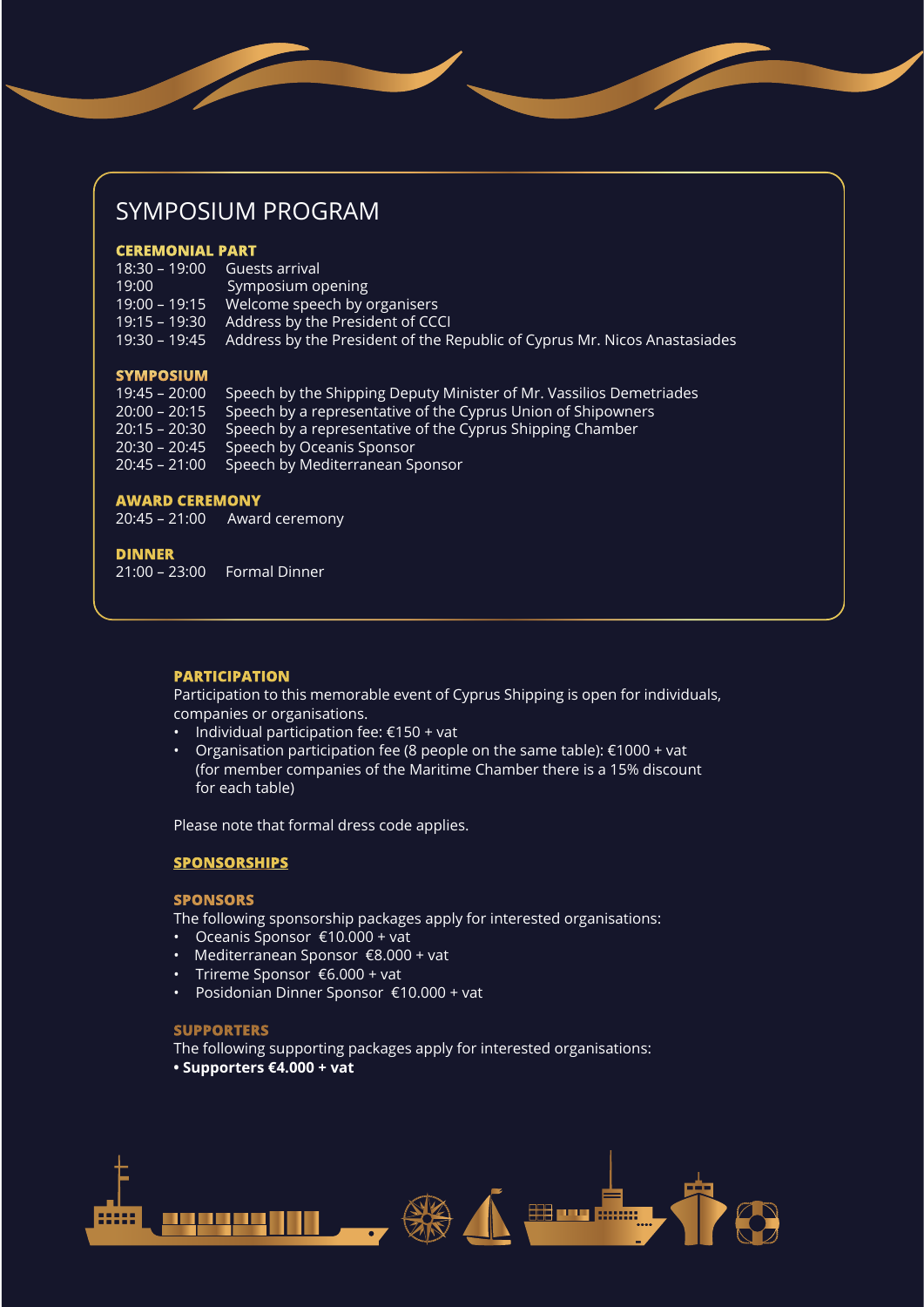#### **BENEFITS FOR SPONSORS**

## **OCEANIS SPONSOR**

## **(1 Sponsor) €10.000 + vat**

- Speech at the Symposium
- Display of Oceanis Sponsor's name and logo on the Symposium stage background
- Appearance of name, logo and type of sponsorship on all printed correspondence and material (invitations, folders, press releases, announcements, advertising, etc.)
- Company promotion through a video spot during the Symposium opening (up to 30'')
- Reference to the name and logo of Oceanis Sponsor by the Organisers during the Symposium
- Display of two small banners at the Symposium venue
- Appearance of the name and logo of Oceanis Sponsor on the Symposium bags
- Inclusion of sponsor's promotional material in the folder in participants' bags
- Free banner display (728x90 ή 300x250 pixels) and interview with a sponsor's representative on nomisma. com.cy
- Reference to the name of Oceanis Sponsor on media and social media promotional campaigns
- Promotion of the sponsor on the email promotional campaign to FMW database recipients
- Reference to the name of Oceanis Sponsor in the press releases before and after the event
- 12 invitations for free participation at the formal dinner
- A unique networking opportunity with distinguished participants from the private and public sector.

#### **MEDITERRANEAN SPONSOR**

### **(1 Sponsor) €8.000 + vat**

- Speech at the Symposium
- Display of Mediterranean Sponsor's name and logo on the Symposium stage background
- Appearance of name, logo and type of sponsorship on all printed correspondence and material (invitations, folders, press releases, announcements, advertising, etc.)
- Reference to the name and logo of Mediterranean Sponsor by the Organisers during the Symposium
- Appearance of the name and logo of Mediterranean Sponsor on the Symposium bags
- Inclusion of sponsor's promotional material in the folder in participants' bags
- Reference to the name of Mediterranean Sponsor on media and social media promotional campaigns
- Promotion of the sponsor on the email promotional campaign to FMW database recipients
- Reference to the name of Mediterranean Sponsor in the press releases before and after the event
- 10 invitations for free participation at the formal dinner
- A unique networking opportunity with distinguished participants from the private and public sector.

#### **TRIREME SPONSOR**

## **(1 Sponsor) €6.000 + vat**

- Display of Trireme Sponsor's name and logo on the Symposium stage background
- Appearance of name, logo and type of sponsorship on all printed correspondence and material (invitations, folders, press releases, announcements, advertising, etc.)
- Appearance of the name and logo of Trireme Sponsor on the Symposium bags
- Inclusion of sponsor's promotional material in the folder in participants' bags
- Promotion of the sponsor on the email promotional campaign to FMW database recipients
- Promotion of Trireme Sponsor on media and social media campaigns
- Reference to the name of Trireme Sponsor in the press releases before and after the event
- 8 invitations for free participation at the formal dinner
- A unique networking opportunity with distinguished participants from the private and public sector.

## **POSIDONIAN DINNER SPONSOR**

#### **(1 Sponsor) €10.000 + vat**

- Display of name, logo and sponsorship type on every dinner table
- Display of Posidonian Sponsor's name and logo on the Symposium stage background
- Appearance of name, logo and type of sponsorship on all printed correspondence and material (invitations, folders, press releases, announcements, advertising, etc.)
- Company promotion through a video spot during the Symposium opening (up to 30'')
- Reference to the name and logo of Posidonian Sponsor by the Organisers during the Symposium
- Display of two small banners at the Symposium venue
- Appearance of the name and logo of Posidonian Sponsor on the Symposium bags
- Inclusion of sponsor's promotional material in the folder in participants' bags
- Free banner display (728x90 ή 300x250 pixels) and interview with a sponsor's representative on nomisma. com.cy
- Reference to the name of Posidonian Sponsor on